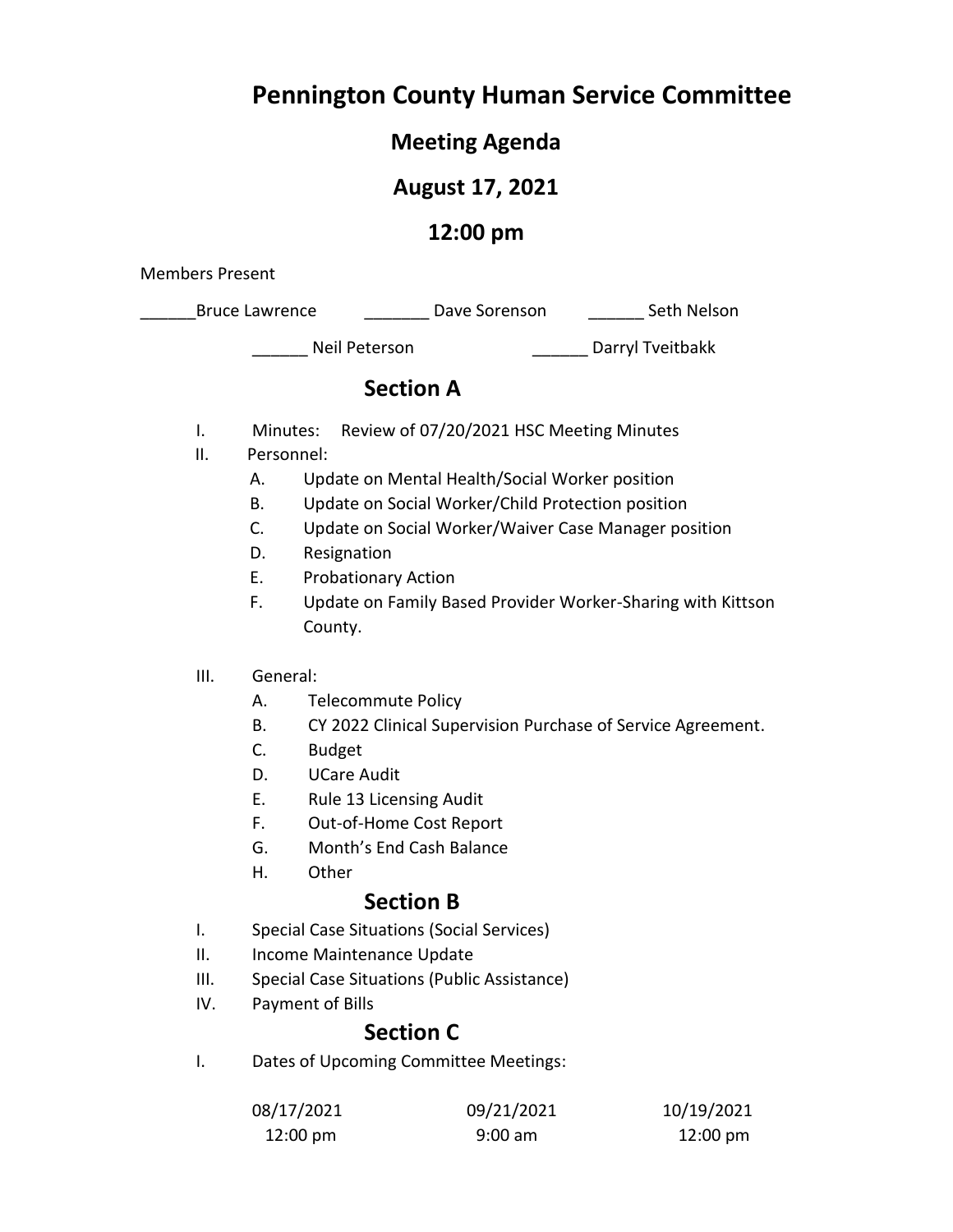A regular meeting of the Pennington County Human Service Committee was held at 12:00 pm, July 20, 2021, at the Pennington County Justice Center.

#### COMMITTEE MEMBERS PRESENT:

Neil Peterson Bruce Lawrence Darryl Tveitbakk Dave Sorenson Seth Nelson

#### STAFF MEMBERS PRESENT:

Julie Sjostrand, Director Maureen Monson Charles Lundgren Tammy Johnson Elizabeth Gerhart

#### **SECTION A**

#### I. MINUTES:

The June 15, 2021, Human Service Committee Meeting Minutes were electronically posted for review. Noting no corrections or changes, a recommendation was made to forward the Minutes to the Consent Agenda.

#### II. PERSONNEL:

- A. The Director presented an update on the hiring status of the Eligibility position.
- B. The Director presented an update on the Fiscal Supervisor position.
- C. The Director presented an update on the Mental Health/Social Worker position.
- D. The Director presented an update on the Social Worker/Care Coordinator position.
- E. The Director presented an update on the Social Worker/Child Protection position.
- F. The Director presented a announced the resignation of Megan Klamer, DD/ Waiver Case Manager Social Worker, effective July 9, 2021. Upon conclusion of the discussion a recommendation was made to forward this item to the Consent Agenda.
- G. The Director presented a request to post, interview and hire for the DD/Waiver Case Manager Social Worker Vacancy. Upon conclusion of the discussion a recommendation was made to forward this item to the Consent Agenda.
- H. The Director presented an update on the Family Based Provider Worker and sharing this position with Kittson County.
- I. Shelby Erickson, Social Worker is scheduled to complete probation on August 1, 2021. Shelby is meeting position expectations and is successfully fulfilling job responsibilities. The Director recommends Ms. Erickson be granted permanent status upon completion of the 6‐month period. Upon conclusion of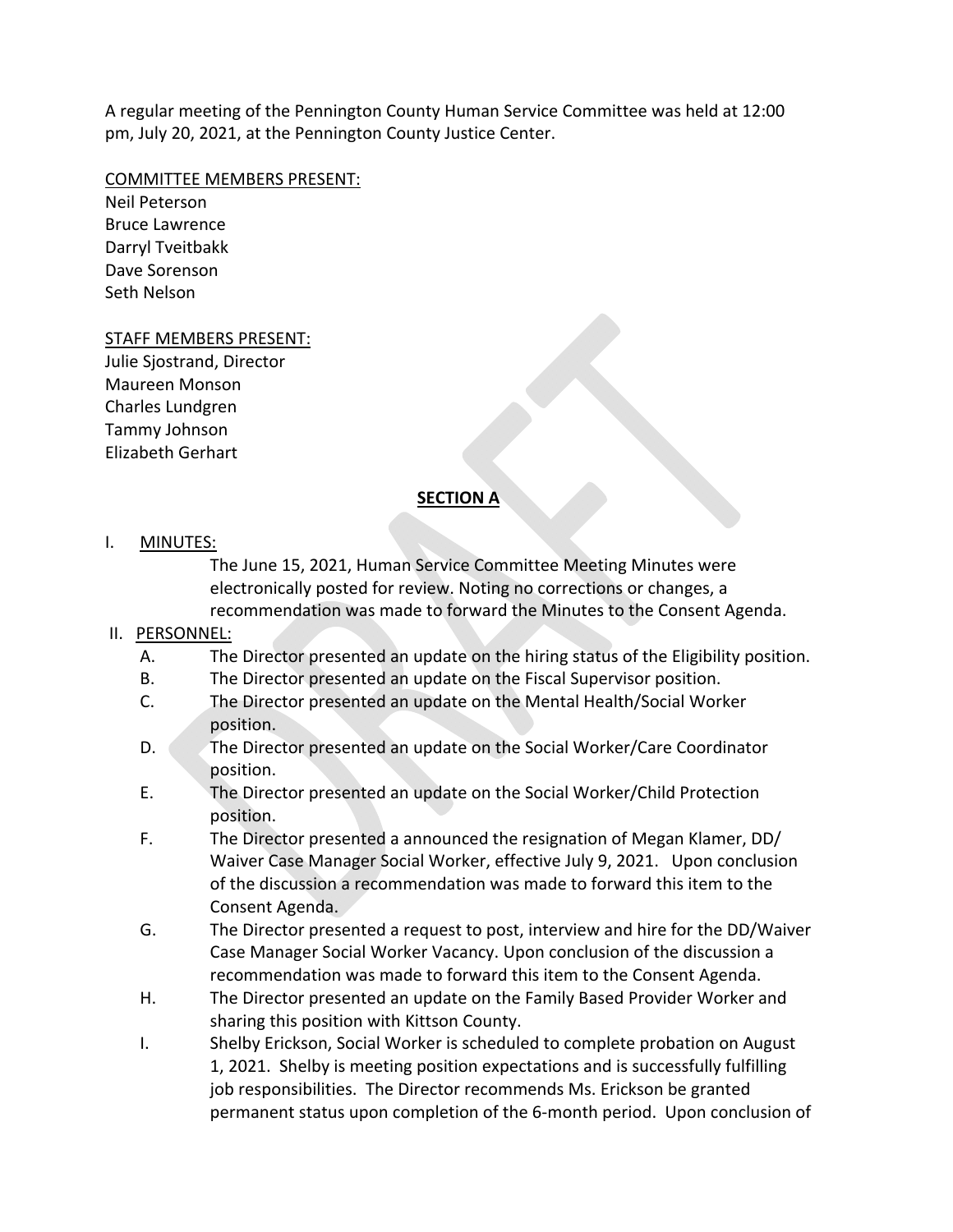this presentation a recommendation was made to forward this item to the Consent Agenda.

#### III. GENERAL:

- A. The Director presented the Telecommute Policy. Upon conclusion of the presentation a recommendation was made to forward this item to the Consent Agenda.
- B. The Director presented the Child Safety and Permanency and MFIP/DWP Self‐ Support Index Performance Report. Upon conclusion of the presentation a recommendation was made to forward this item to the Consent Agenda.
- C. The Director presented information on the Mental Health & Suicide Awareness Event on September 1, 2021. Committee members discussed sponsorship of this event.
- D. The Out-of-Home Cost Report through June 2021 was presented for Review.
- E. Month's end cash balance for June 2021 stands at  $\frac{2}{3}$ , 759, 448.23.

#### **SECTION B**

- I. No Social Service cases were presented for special case review.
- II. Tammy Johnson, Financial Assistant Supervisor presented the Emergency Assistance/Emergency General Assistance June 2021 report of activity. She also reported the Income Maintenance open case count stands at 1,867.
- III. No Income Maintenance cases were presented for special case consideration.
- IV. A listing of bills presented for payment was reviewed. A recommendation for payment of the bills was forwarded to the Consent Agenda.

#### **SECTION C**

 Be it resolved that the foregoing record is a true and accurate recording of the official actions and recommendations of the Human Service Committee for Pennington County and, as such, constitutes the official minutes thereof.

Chair: **Chair: Chair: Chair: Chair: Chair: Chair: Chair: Chair: Chair: Chair: Chair: Chair: Chair: Chair: Chair: Chair: Chair: Chair: Chair: Chair: Chair: Chair: Chair: Chair:** 

Attest:

NEXT COMMITTEE MEETING: August 17, 2021, at 12:00 p.m.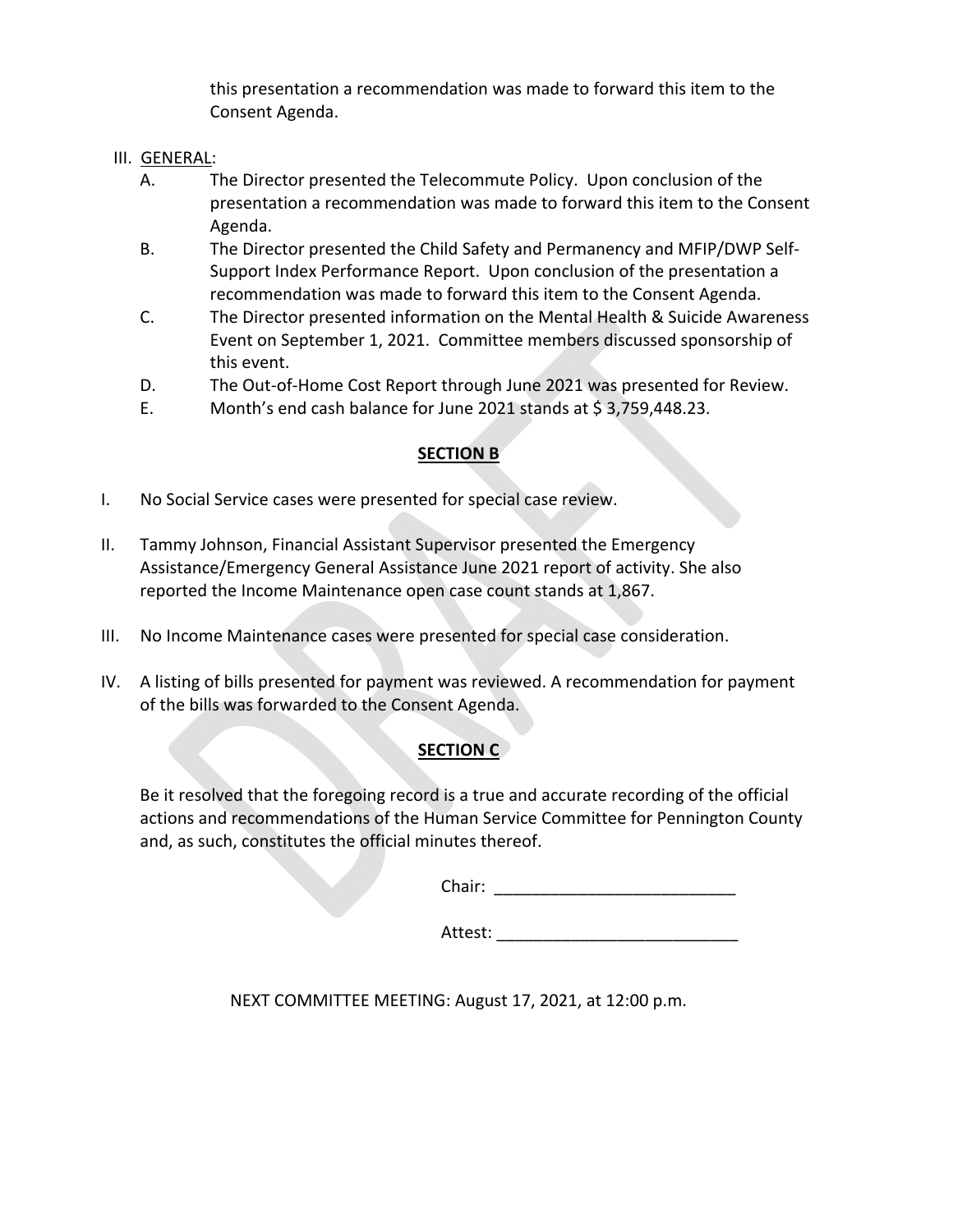# **Pennington County Human Services Income Maintenance Unit2021 Active Cases by Program**

|                              | Jan            | Feb         | <b>Mar</b>     | Apr            | <b>May</b>     | Jun      | Jul            | <b>Aug</b>   | <b>Sep</b>  | Oct          | <b>Nov</b>   | <b>Dec</b>       |
|------------------------------|----------------|-------------|----------------|----------------|----------------|----------|----------------|--------------|-------------|--------------|--------------|------------------|
| Cash                         |                |             |                |                |                |          |                |              |             |              |              |                  |
| <b>MFIP</b>                  | 67             | 69          | 68             | 66             | 57             | 59       | 56             |              |             |              |              |                  |
| <b>DWP</b>                   | $\mathbf 0$    | $\mathbf 0$ | $\mathbf 0$    | $\mathbf 0$    | $\mathbf 0$    | $\Omega$ | $\overline{0}$ |              |             |              |              |                  |
| GA                           | 42             | 39          | 36             | 41             | 44             | 41       | 41             |              |             |              |              |                  |
| GRH                          | 47             | 46          | 48             | 52             | 51             | 52       | 53             |              |             |              |              |                  |
| <b>MSA</b>                   | 55             | 54          | 54             | 56             | 55             | 56       | 56             |              |             |              |              |                  |
| EA                           | 0              | 0           | $\overline{c}$ | $\overline{1}$ | $\mathbf 0$    | 0        | $\overline{0}$ |              |             |              |              |                  |
| <b>EGA</b>                   | $\overline{0}$ | $\mathbf 0$ | $\mathbf 0$    | $\pmb{0}$      | $\overline{c}$ | $\Omega$ | $\overline{0}$ |              |             |              |              |                  |
| <b>TOTAL</b>                 | 211            | 208         | 208            | 216            | 209            | 208      | 206            | 0            | $\pmb{0}$   | 0            | $\pmb{0}$    | $\boldsymbol{0}$ |
| Food                         |                |             |                |                |                |          |                |              |             |              |              |                  |
| <b>SNAP</b>                  | 485            | 473         | 463            | 469            | 474            | 488      | 476            |              |             |              |              |                  |
| <b>TOTAL</b>                 | 485            | 473         | 463            | 469            | 474            | 488      | 476            | 0            | $\pmb{0}$   | $\mathbf{0}$ | $\mathbf 0$  | $\boldsymbol{0}$ |
|                              |                |             |                |                |                |          |                |              |             |              |              |                  |
| <b>Health Care</b>           |                |             |                |                |                |          |                |              |             |              |              |                  |
| MA (MAXIS)                   | 530            | 524         | 535            | 537            | 534            | 539      | 542            |              |             |              |              |                  |
| <b>IMD</b>                   | 6              | 6           | 5              | 5              | 5              | 5        | 5              |              |             |              |              |                  |
| QMB                          | 254            | 253         | 254            | 255            | 248            | 249      | 254            |              |             |              |              |                  |
| <b>SLMB</b>                  | 60             | 58          | 56             | 56             | 55             | 61       | 59             |              |             |              |              |                  |
| $QI-1$                       | 21             | 20          | 20             | 19             | 18             | 18       | 18             |              |             |              |              |                  |
| MA (METS/MNsure)             | 917            | 925         | 935            | 950            | 952            | 957      | 965            |              |             |              |              |                  |
| MCRE (METS)                  | 50             | 51          | 54             | 55             | 55             | 56       | 57             |              |             |              |              |                  |
| <b>TOTAL</b>                 | 1,838          | 1,837       | 1,859          | 1,877          | 1,867          | 1,885    | 1,900          | $\mathbf{0}$ | $\mathbf 0$ | $\mathbf{0}$ | $\mathbf 0$  | 0                |
|                              |                |             |                |                |                |          |                |              |             |              |              |                  |
| <b>Total Active Programs</b> |                |             |                |                |                |          |                |              |             |              |              |                  |
|                              | 2,534          | 2,518       | 2,530          | 2,562          | 2,550          | 2,581    | 2,582          | 0            | 0           | 0            | 0            | 0                |
| <b>Total Active Cases</b>    |                |             |                |                |                |          |                |              |             |              |              |                  |
|                              | 1,897          | 1,884       | 1,890          | 1,918          | 1,917          | 1,867    | 1,871          | 0            | $\pmb{0}$   | $\mathbf{0}$ | $\mathbf{0}$ | 0                |
|                              |                |             |                |                |                |          |                |              |             |              |              |                  |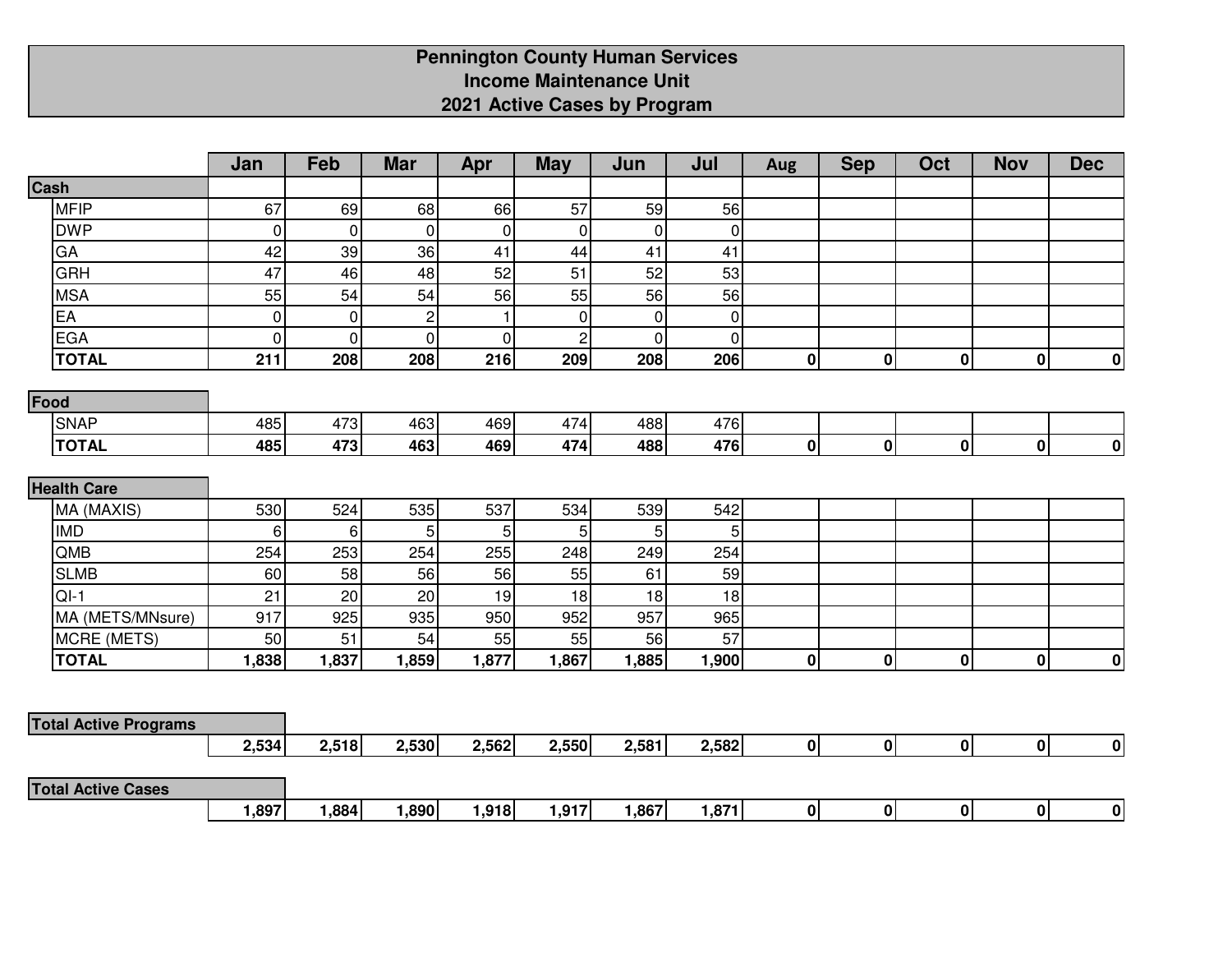### **Pennington County Human ServicesIncome Maintenance Unit Active Cases by ProgramJul-21**

| ## in HH<br># Children<br># Cases<br>Cash<br># Adults<br><b>MFIP</b><br>147<br>51<br>56<br>0 Diversionary Work Program<br><b>DWP</b><br>U<br>0 General Assistance<br>GA<br>41<br>41<br>41<br><b>GRH</b><br>0 Group Residential Housing<br>53 <sub>l</sub><br>53<br>53<br><b>MSA</b><br>56<br>0 Minnesota Supplement Aid<br>56<br>56 |    |                                        |
|-------------------------------------------------------------------------------------------------------------------------------------------------------------------------------------------------------------------------------------------------------------------------------------------------------------------------------------|----|----------------------------------------|
|                                                                                                                                                                                                                                                                                                                                     |    |                                        |
|                                                                                                                                                                                                                                                                                                                                     |    | 96 Minnesota Family Investment Program |
|                                                                                                                                                                                                                                                                                                                                     |    |                                        |
|                                                                                                                                                                                                                                                                                                                                     |    |                                        |
|                                                                                                                                                                                                                                                                                                                                     |    |                                        |
|                                                                                                                                                                                                                                                                                                                                     |    |                                        |
|                                                                                                                                                                                                                                                                                                                                     | EA | 0 Emergency Assistance                 |
| <b>EGA</b><br>0 Emergency General Assistance                                                                                                                                                                                                                                                                                        |    |                                        |
| <b>TOTAL</b><br>206<br>297<br>201<br>96                                                                                                                                                                                                                                                                                             |    |                                        |

### **Food**

| <b>SNAF</b>                     | 76              | 807 | 539 | 268 | Program<br><b>Nutrition Assistance</b><br>Supplemental |
|---------------------------------|-----------------|-----|-----|-----|--------------------------------------------------------|
| $\mathsf{TOT}^{\prime}$<br>I AL | 170<br>u<br>. . |     |     |     |                                                        |

## **Health Care**

| MA (MAXIS)       | 542              | 553 | 458 |      | 95 Medical Assistance                                             |
|------------------|------------------|-----|-----|------|-------------------------------------------------------------------|
| <b>IMD</b>       |                  |     |     |      | 0 Institute for Mental Disease                                    |
| <b>QMB</b>       | 254 <sub>1</sub> | 255 | 254 |      | Qualified Medicare Beneficiary (Medicare Savings Program)         |
| <b>SLMB</b>      | 59               | 63  | 63  |      | 0 Service Limited Medicare Beneficiary (Medicare Savings Program) |
| $QI-1$           | 18               | 21  | O1  |      | 0 QI-1 (Medicare Savings Program)                                 |
| MA (METS/MNsure) | 965              |     |     |      | Medical Assistance (as 7/5/2021                                   |
| MCRE (METS)      | 57               |     |     |      | MinnesotaCare (as of<br>7/5/2021                                  |
| <b>TOTAL</b>     | ,900             | 897 | 801 | 96 I |                                                                   |

| <b>TOTAL ACTIVE PROGRAMS:</b> |       |
|-------------------------------|-------|
| <b>TOTAL ACTIVE CASES:</b>    | 1.871 |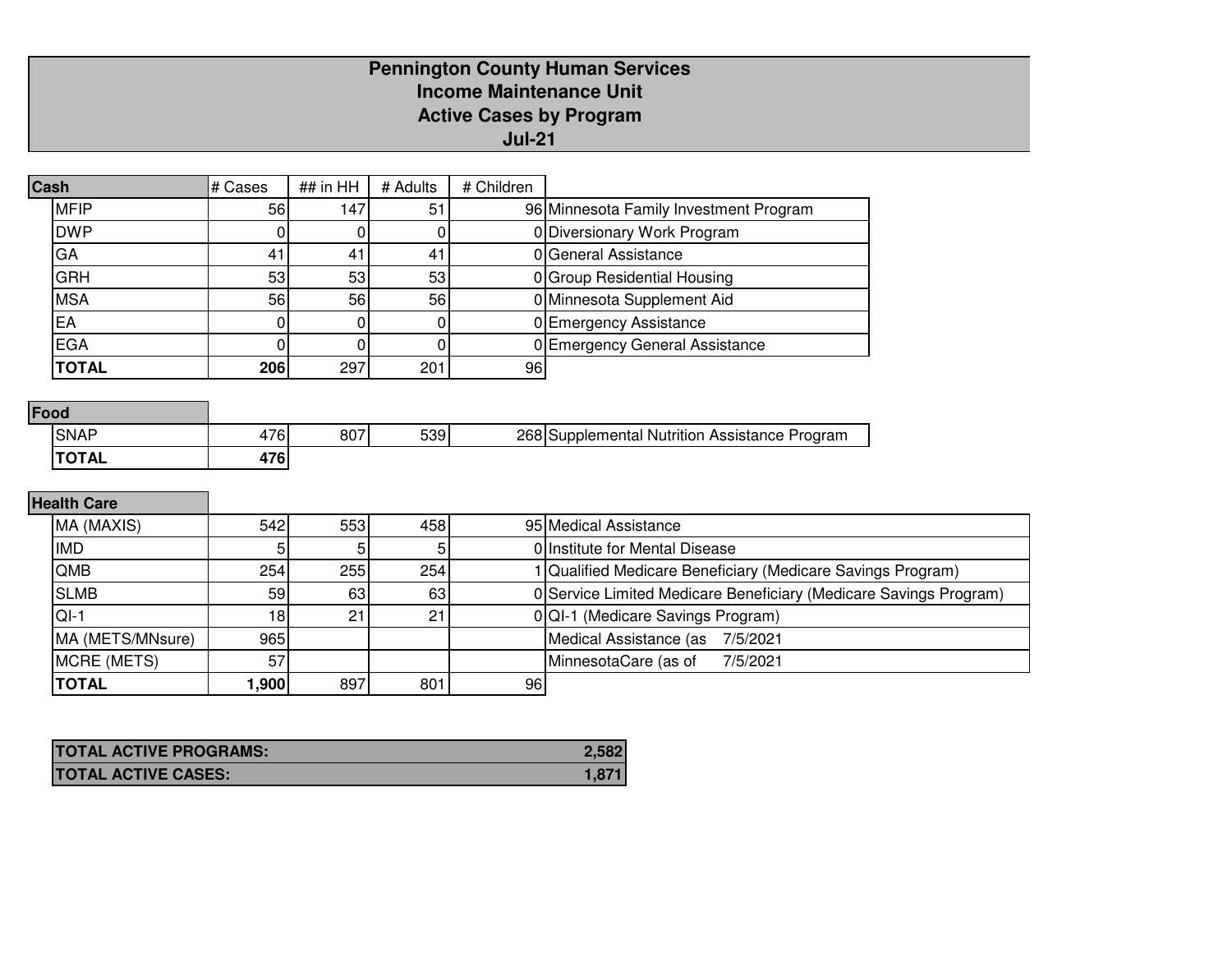### **Pennington County Human Services Emergency Assistance/Emergency General Assistance Emergency Requests Related to Potential Evictions/Housing and UtilitiesJuly-21**

| <b>Approvals</b>   |             |      |                |               |                 |                      |               |               |
|--------------------|-------------|------|----------------|---------------|-----------------|----------------------|---------------|---------------|
| <b>Eligibility</b> | <b>File</b> | Case | <b>Request</b> | Employment    |                 | Number of Amount and | <b>Agency</b> | Date of       |
| Worker             | <b>Date</b> |      |                | <b>Status</b> | <b>Children</b> | <b>Purpose</b>       | <b>Action</b> | <b>Action</b> |
|                    |             |      |                |               |                 |                      |               |               |
|                    |             |      |                |               |                 |                      |               |               |
|                    |             |      |                |               |                 |                      |               |               |
|                    |             |      |                |               |                 |                      |               |               |
| <b>TOTAL</b>       |             |      |                |               |                 | <b>EA</b>            | \$0.00        |               |
|                    |             |      |                |               |                 | <b>EGA</b>           | \$0.00        |               |

| <b>Denials</b>     |             |         |                                            |                     |                  |                                      |                                                      |               |
|--------------------|-------------|---------|--------------------------------------------|---------------------|------------------|--------------------------------------|------------------------------------------------------|---------------|
| <b>Eligibility</b> | <b>File</b> | Case    | <b>Request</b>                             | <b>Employment</b>   | <b>Number of</b> | <b>Amount and</b>                    | <b>Agency</b>                                        | Date of       |
| Worker             | Date        |         |                                            | <b>Status</b>       | <b>Children</b>  | <b>Purpose</b>                       | <b>Action</b>                                        | <b>Action</b> |
|                    |             |         | 1st Mo.<br>Rent/Damage                     | Adult: Rec's VA and |                  | <b>Unknown</b>                       | EGA Denied. No permanent<br>housing info provided/no |               |
| x157540            | 6/3/2021    | 1626508 | Deposit                                    | <b>RSDI</b>         | $\mathbf 0$      | About \$1950                         | verif of emergency.                                  | 7/6/2021      |
|                    |             |         |                                            |                     |                  | (client stated<br>he was 3<br>months | EGA Denied. Not cost<br>effective - client has no    |               |
| x157540            | 7/2/2021    | 2037587 | Past due rent                              | adult: unemployed   | 0                | behind)                              | source of income.                                    | 7/14/2021     |
| x157540            | 7/27/2021   | 1308495 | Unknown,<br>possibly past<br>due utilities | adult: unemployed   | $\mathbf 0$      | Unknown                              | EGA Denied: No verified<br>emergency.                | 7/27/2021     |
|                    |             |         |                                            |                     |                  |                                      |                                                      |               |
|                    |             |         |                                            |                     |                  |                                      |                                                      |               |
|                    |             |         |                                            |                     |                  |                                      |                                                      |               |
|                    |             |         |                                            |                     |                  |                                      |                                                      |               |
|                    |             |         |                                            |                     |                  |                                      |                                                      |               |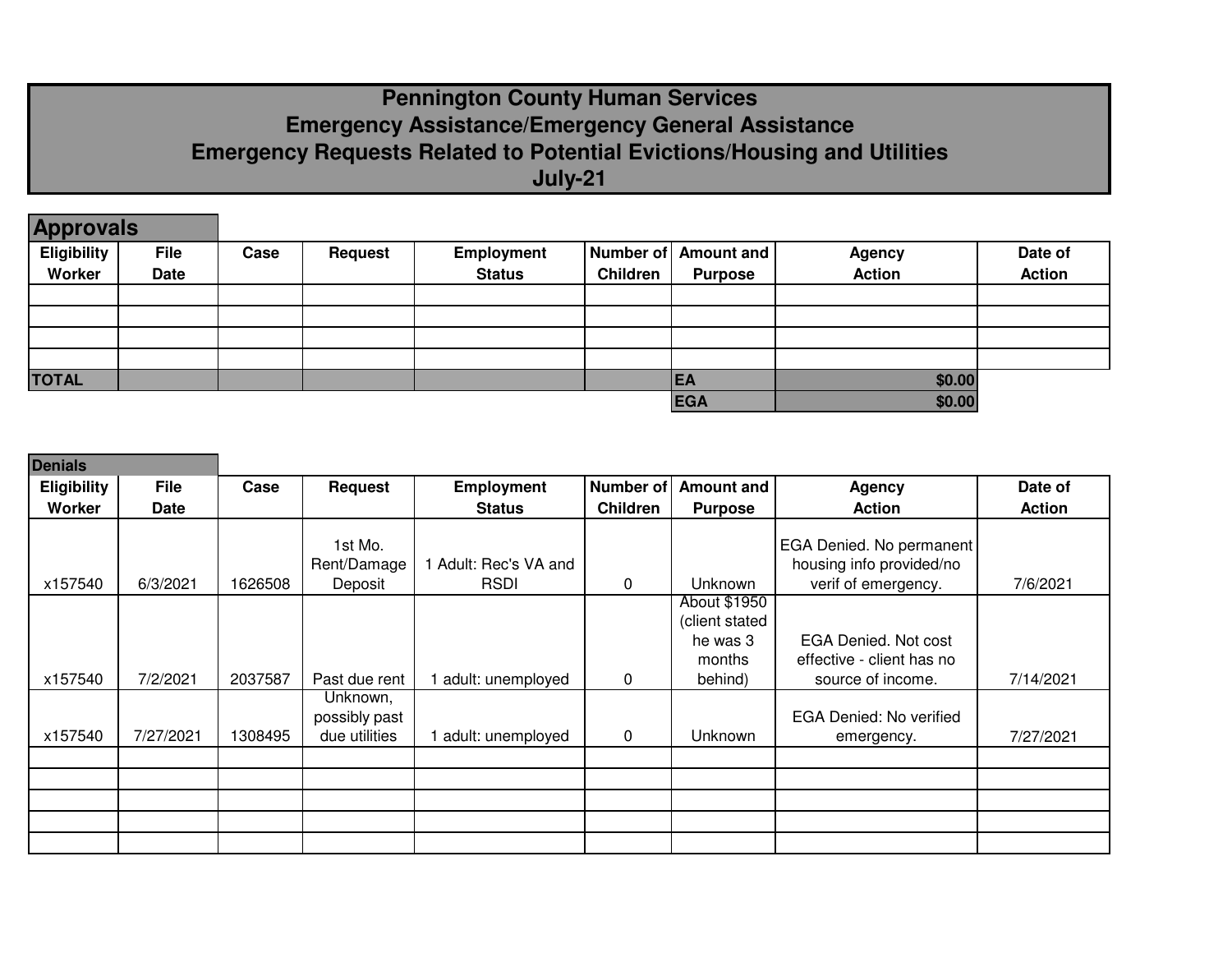#### **Pennington County Human Services Out Of Home Placement Costs Year Ending December 31, 2021 & 2020**

|                       | $Jan-21$  | Feb-21        | <b>Mar-21</b> | Apr-21    | May-21    | <b>Jun-21</b> | <b>Jul-21</b>  | Aug-21     | Sep-21         | Oct-21                   | <b>Nov-21</b> | <b>Dec-21</b> | <b>YTD</b> | <b>YTD 2019</b> | Change    |
|-----------------------|-----------|---------------|---------------|-----------|-----------|---------------|----------------|------------|----------------|--------------------------|---------------|---------------|------------|-----------------|-----------|
| <b>Expense</b>        |           |               |               |           |           |               |                |            |                |                          |               |               |            |                 |           |
| Foster Care           | 9,692.77  | 8,333.69      | 11,414.65     | 10,466.25 | 10,466.25 | 11,421.21     | 19,884.21      | $\sim$     | $\sim$         | $\sim$                   | $\sim$        | $\sim$        | 81,679.03  | 13,807.46       | 491.6%    |
| Rule 4                | $\sim$    | $\sim$        | $\sim$        | $\sim$    | $\sim$    | $\sim$        | $\sim$         | $\sim$ $-$ | $\sim$         | $\sim$                   | $\sim$        |               | $\sim$     | $\sim$          |           |
| Rule 8                | $\sim$    | $\sim$        | $\sim$        | $\sim$    | $\sim$    | $\sim$        | $\sim$         | $\sim$     | $\sim$         | $\sim$                   | $\sim$        | $\sim$        | $\sim$     | $\sim$          |           |
| Rule 5                | 1,062.04  | $\sim$        | $\sim$        | $\sim$    | $\sim$    | $\sim$        | $\sim$         | $\sim$ $-$ | $\sim$         | $\sim$                   | $\sim$        | $\sim$        | 1,062.04   | $\sim$          |           |
| Corrections           | 27,294.00 | 5,689.98      | 40,768.00     | 11,738.00 | 37,521.00 | $\sim$        | 12,800.11      | $\sim$ $-$ | $\sim$         | $\sim$                   | $\sim$        | $\sim$        | 135,811.09 | 54,973.00       | 147.1%    |
| Adoption Aid          | $\sim$    | $\sim$        | $\sim$        | $\sim$    | $\sim$    | $\sim$        | $\sim$         | $\sim$     | $\sim$         | $\sim$                   | $\sim$        | $\sim$        | $\sim$     | $\sim$          |           |
| <b>Totals</b>         | 38,048.81 | 14,023.67     | 52,182.65     | 22,204.25 | 47,987.25 | 11,421.21     | 32,684.32      | $\sim$     | $\blacksquare$ | $\sim$                   | $\sim$        | $\sim$        | 218,552.16 | 68,780.46       | 217.8%    |
|                       |           |               |               |           |           |               |                |            |                |                          |               |               |            |                 |           |
| Revenue               |           |               |               |           |           |               |                |            |                |                          |               |               |            |                 |           |
| Reimburse             | $\sim$    | $\sim$        | $\sim$        | $\sim$    | $\sim$    | $\sim$        | $\sim$         | $\sim$     | $\sim$         | $\sim$                   | $\sim$        | $\sim$        |            | $\sim$          |           |
| MH Recovery           | 1,525.83  | 3,560.27      | 7,629.15      | 5,594.71  | 9,154.98  | $\sim$        | $\sim$         | $\sim$     | $\sim$         | $\sim$                   | $\sim$        | $\sim$        | 27,464.94  | 1,440.00        | 1807.3%   |
| <b>4E Recovery</b>    | $\sim$    | $\sim$        | $\sim$        | $\sim$    | $\sim$    | $\sim$        | $\sim$         | $\sim$ $-$ | $\sim$         | $\sim$                   | $\sim$        | $\sim$        |            | 262.00          | $-100.0%$ |
| NFC Settlement        | 2,303.00  | $\sim$        | $\sim$        | $\sim$    | $\sim$    | $\sim$        | $\sim$         | $\sim$ $-$ | $\sim$         | $\sim$                   | $\sim$        | $\sim$        | 2,303.00   | $\sim$          |           |
| <b>Totals</b>         | 3,828.83  | 3,560.27      | 7,629.15      | 5,594.71  | 9,154.98  | $\sim$        | $\sim$         | $\sim$     | $\sim$         | $\sim$                   | $\sim$        | $\sim$        | 29,767.94  | 1,702.00        | 1649.0%   |
|                       |           |               |               |           |           |               |                |            |                |                          |               |               |            | $\sim$          |           |
| <b>Net Expense</b>    | 34,219.98 | 10,463.40     | 44,553.50     | 16,609.54 | 38,832.27 | 11,421.21     | 32,684.32      | $\sim$     | $\blacksquare$ | $\blacksquare$           | $\sim$        | $\sim$        | 188,784.22 | 67,078.46       | 181.44%   |
| 2019 Totals           | 22,347.68 | 24,827.68     | 19,903.10     | 18,149.84 | 26,824.20 | 28,217.29     | 25,842.40      | 16,811.96  | 25,702.14      | 41,491.63                | 51,588.06     | 43,803.66     |            |                 |           |
| <b>YTD Change</b>     | 11,872.30 | (2,491.98)    | 22,158.42     | 20,618.12 | 32,626.19 | 15,830.11     | 22,672.03      | 5,860.07   | (19, 842.07)   | (61, 333.70)             | (112, 921.76) | (156, 725.42) |            |                 |           |
|                       | $Jan-20$  | <b>Feb-20</b> | <b>Mar-20</b> | Apr-20    | $May-20$  | <b>Jun-20</b> | <b>Jul-20</b>  | Aug-20     | Sep-20         | <b>Oct-20</b>            | <b>Nov-20</b> | <b>Dec-20</b> | <b>YTD</b> |                 |           |
| <b>Expense</b>        |           |               |               |           |           |               |                |            |                |                          |               |               |            |                 |           |
| Foster Care           | 4,639.68  | 4,162.68      | 5,005.10      | 5,350.84  | 4,114.20  | 5,471.86      | 5,964.40       | 8,047.60   | 8,177.18       | 11,221.08                | 11,161.46     | 9,552.06      | 82,868.14  |                 |           |
| Rule 4                | $\sim$    | $\sim$        | $\sim$        | $\sim$    | $\sim$    | $\sim$        | $\sim$         | $\sim$     | $\sim$         | $\sim$                   | $\sim$        | $\sim$        | $\sim$     |                 |           |
| Rule 8                | $\sim$    | $\sim$        | $\sim$        | $\sim$    | $\sim$    | $\sim$        | $\sim$         | 6.00       | $\sim$         | $\sim$                   | $\sim$        | $\sim$        | 6.00       |                 |           |
| Rule 5                | $\sim$    | $\sim$        | $\sim$        | $\sim$    | $\sim$    | $\sim$        | $\blacksquare$ | $\sim$     | 4,248.16       | 4,551.60                 | 4,703.32      | 4,551.60      | 18,054.68  |                 |           |
| Corrections           | 19,148.00 | 20,665.00     | 15,160.00     | 13,599.00 | 22,710.00 | 22,924.00     | 19,878.00      | 18,128.00  | 17,548.00      | 28,262.00                | 40,032.55     | 29,700.00     | 267,754.55 |                 |           |
| <b>Adoption Aid</b>   | $\sim$    | $\sim$        | $\sim$        | $\sim$    | $\sim$    | $\sim$        | $\sim$         | 454.64     | $\sim$         | $\sim$                   | $\sim$        | $\sim$        | 454.64     |                 |           |
| <b>Totals</b>         | 23,787.68 | 24,827.68     | 20,165.10     | 18,949.84 | 26,824.20 | 28,395.86     | 25,842.40      | 26,636.24  | 29,973.34      | 44,034.68                | 55,897.33     | 43,803.66     | 369,138.01 |                 |           |
|                       |           |               |               |           |           |               |                |            |                |                          |               |               |            |                 |           |
| Revenue               |           |               |               |           |           |               |                |            |                |                          |               |               |            |                 |           |
| Reimburse             | $\sim$    | $\sim$        | $\sim$        | 800.00    | $\sim$    | $\sim$        | $\sim$         | 100.00     | $\sim$         | $\sim$                   | $\sim$        | $\sim$        | 900.00     |                 |           |
| MH Recovery           | 1,440.00  | $\sim$        | $\sim$        | $\sim$    | $\sim$    | 178.57        | $\sim$         | 5,867.28   | 4,271.20       | 2,543.05                 | 3,560.27      | $\sim$        | 17,860.37  |                 |           |
| <b>4E Recovery</b>    | $\sim$    | $\sim$        | 262.00        | $\sim$    | $\sim$    | $\sim$        | $\sim$         | 1,927.00   | $\sim$         | $\overline{\phantom{a}}$ | 749.00        | $\sim$        | 2,938.00   |                 |           |
| <b>NFC</b> Settlement | $\sim$    | $\sim$        | $\sim$        | $\sim$    | $\sim$    | $\sim$        | $\sim$         | 1,930.00   | $\sim$         | $\sim$                   | $\sim$        | $\sim$        | 1,930.00   |                 |           |
| <b>Totals</b>         | 1,440.00  | $\sim$        | 262.00        | 800.00    | $\sim$    | 178.57        | $\sim$         | 9,824.28   | 4,271.20       | 2,543.05                 | 4,309.27      | $\sim$        | 23,628.37  |                 |           |
|                       |           |               |               |           |           |               |                |            |                |                          |               | $\sim$        |            |                 |           |
| <b>Net Expense</b>    | 22,347.68 | 24,827.68     | 19,903.10     | 18,149.84 | 26,824.20 | 28,217.29     | 25,842.40      | 16,811.96  | 25,702.14      | 41,491.63                | 51,588.06     | 43,803.66     | 345,509.64 |                 |           |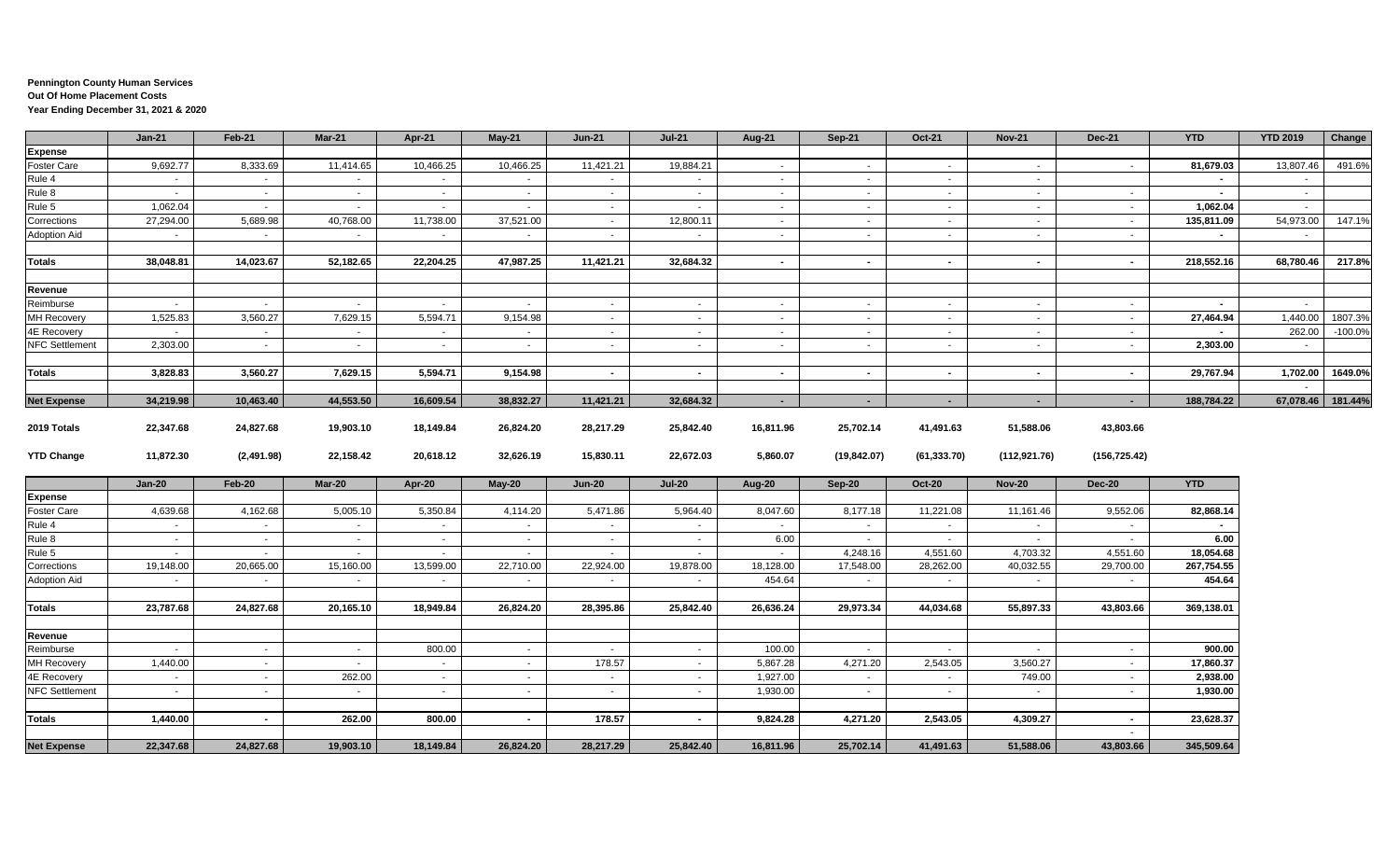|           | 2015         | 2016         | 2017         | 2018         | 2019         | 2020         | 2021         | % of Budget |
|-----------|--------------|--------------|--------------|--------------|--------------|--------------|--------------|-------------|
| January   | 1,647,300.14 | 1,814,014.90 | 2,182,630.66 | 2,271,729.26 | 2,772,063.80 | 3,288,028.76 | 3,624,301.56 | 67.93%      |
| February  | 1,618,976.04 | 1,801,985.24 | 2,138,616.83 | 2,176,762.19 | 2,732,919.27 | 3,403,266.76 | 3,521,041.97 | 66.00%      |
| March     | 1,375,360.09 | 1,655,070.89 | 1,800,227.71 | 1,844,672.30 | 2,547,429.81 | 3,277,046.86 | 3,033,593.35 | 56.86%      |
| April     | 1,088,964.93 | 1,347,248.60 | 1,539,707.40 | 1,525,256.03 | 2,361,226.50 | 3,009,330.45 | 2,865,586.09 | 53.71%      |
| May       | 961,748.47   | 1,294,231.42 | 1,426,858.37 | 1,528,544.15 | 2,327,158.79 | 3,038,957.98 | 2,728,273.46 | 51.14%      |
| June      | 1,932,135.73 | 2,330,176.40 | 2,576,374.42 | 2,692,513.93 | 3,462,928.17 | 4,095,797.92 | 3,759,448.23 | 70.47%      |
| July      | 2,047,715.90 | 2,367,725.88 | 2,650,496.79 | 2,874,408.12 | 3,554,336.75 | 4,284,273.43 | 3,656,785.80 | 68.54%      |
| August    | 2,097,897.09 | 2,427,610.70 | 2,600,332.14 | 2,749,859.99 | 3,531,954.80 | 3,987,655.57 |              | 0.00%       |
| September | 1,844,296.27 | 2,121,578.06 | 2,362,913.96 | 2,518,750.84 | 3,294,188.08 | 3,781,078.10 |              | 0.00%       |
| October   | 1,492,630.60 | 1,866,987.16 | 2,133,041.74 | 2,198,557.64 | 3,270,530.55 | 3,301,898.06 |              | 0.00%       |
| November  | 2,213,985.52 | 2,638,930.35 | 2,642,643.71 | 3,070,756.97 | 3,860,836.73 | 3,606,171.73 |              | 0.00%       |
| December  | 2,083,484.81 | 2,395,704.36 | 2,513,770.14 | 2,970,003.64 | 3,606,171.73 | 3,741,217.85 |              | 70.12%      |

### **Human Service's Month End Balance**

Expense Budget 5335178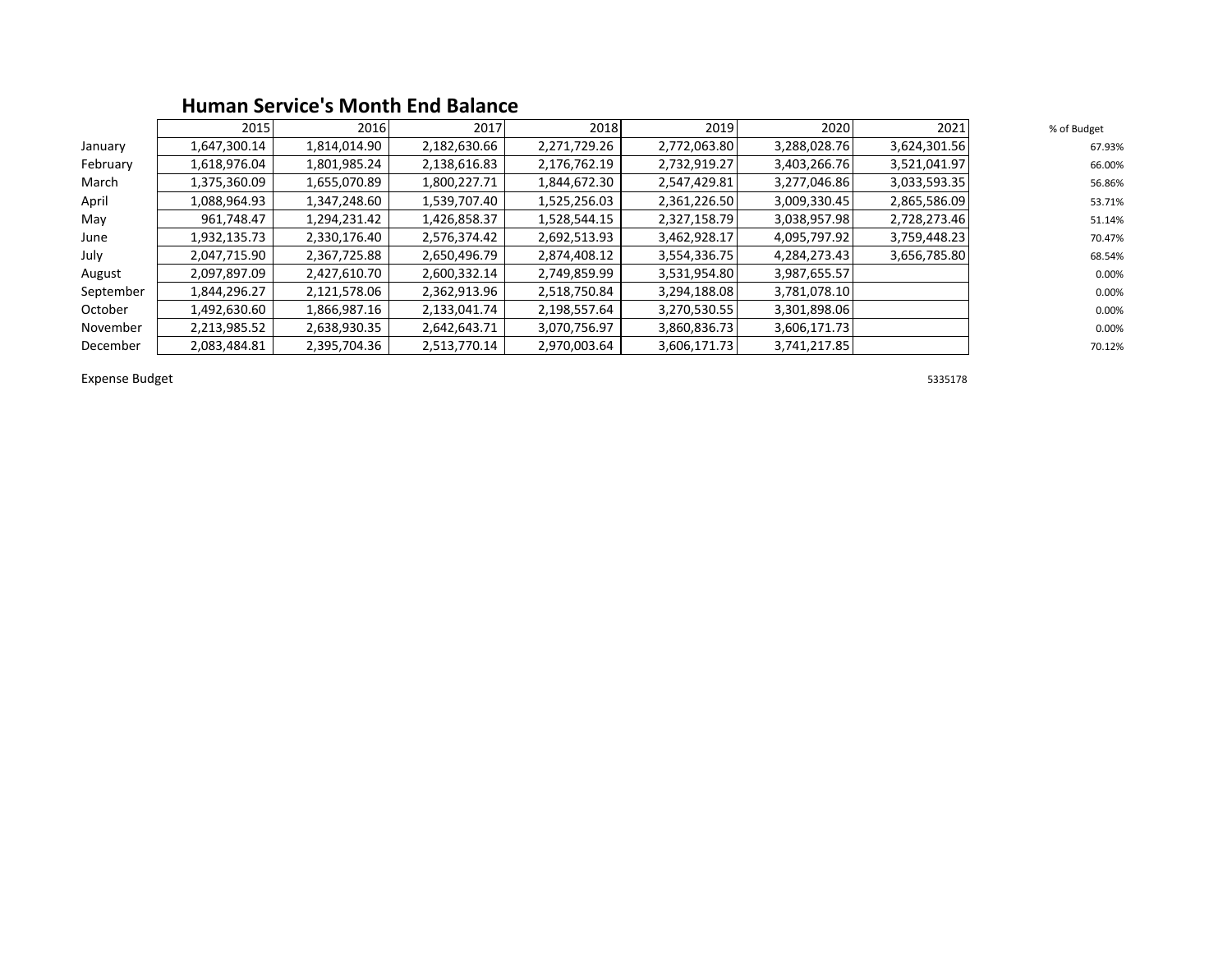#### PURCHASE OF SERVICE AGREEMENT

THIS AGREEMENT made and entered into by and between Pennington County Human Services, 318 Knight Ave. N., Thief river Falls, MN 56701 (Agency) and Sherry Jose-Sobolik, P.O. Box 336, Thief River Falls, MN 56701 (Provider).

WHEREAS: The provider is qualified and able to provide Rule 25 Chemical Health Assessment, Comprehensive Assessment and Mental Health-Targeted Case Management clinical supervision services, and

WHEREAS: The Agency desires to purchase clinical supervision services from the Provider,

NOW, THEREFORE: The Agency and Provider agree as follows;

- The Agency will purchase and the Provider will provide Rule 25 Chemical Health I.  $A_{\cdot}$ Assessment, Comprehensive Assessment and Mental Health-Targeted Case Management clinical supervision.
	- Provider will provide proof of credentialing and maintain clinical supervision **B.** qualifications for the duration of this agreement.
	- The Agency will determine the frequency, length and duration of purchased  $\mathcal{C}$ . services.
	- The Agency and Provider will confer and mutually agree upon service D. expectations and mode of service delivery.
- Payment:  $\prod$ .
	- Provider will be reimbursed at the rate of \$85.00/hour. A.
	- Provider will submit claims for work performed via an itemized invoice.  $B<sub>r</sub>$
	- Claims will be processed according to standard Agency protocol and within 30  $C_{\cdot}$ days of receipt of service invoice.
	- This agreement will not provide a guaranteed minimum amount over the term of D. the agreement.
- Independent Contractor: The Agency and Provider agree that the status of the Provider  $\coprod \varphi$ under this agreement is that of independent contractor. The Provider, while engaged in the performance of any services provided to the Agency, shall not be considered an employee of the Agency.
- Insurance: Agency and Provider are responsible for their own liability insurance c  $IV_{\ast}$ overage. Provider will hold harmless Pennington County and Pennington County Human Services from liability, loss damages, costs or expenses which may be claimed against the County arising out of the performance of the Provider.